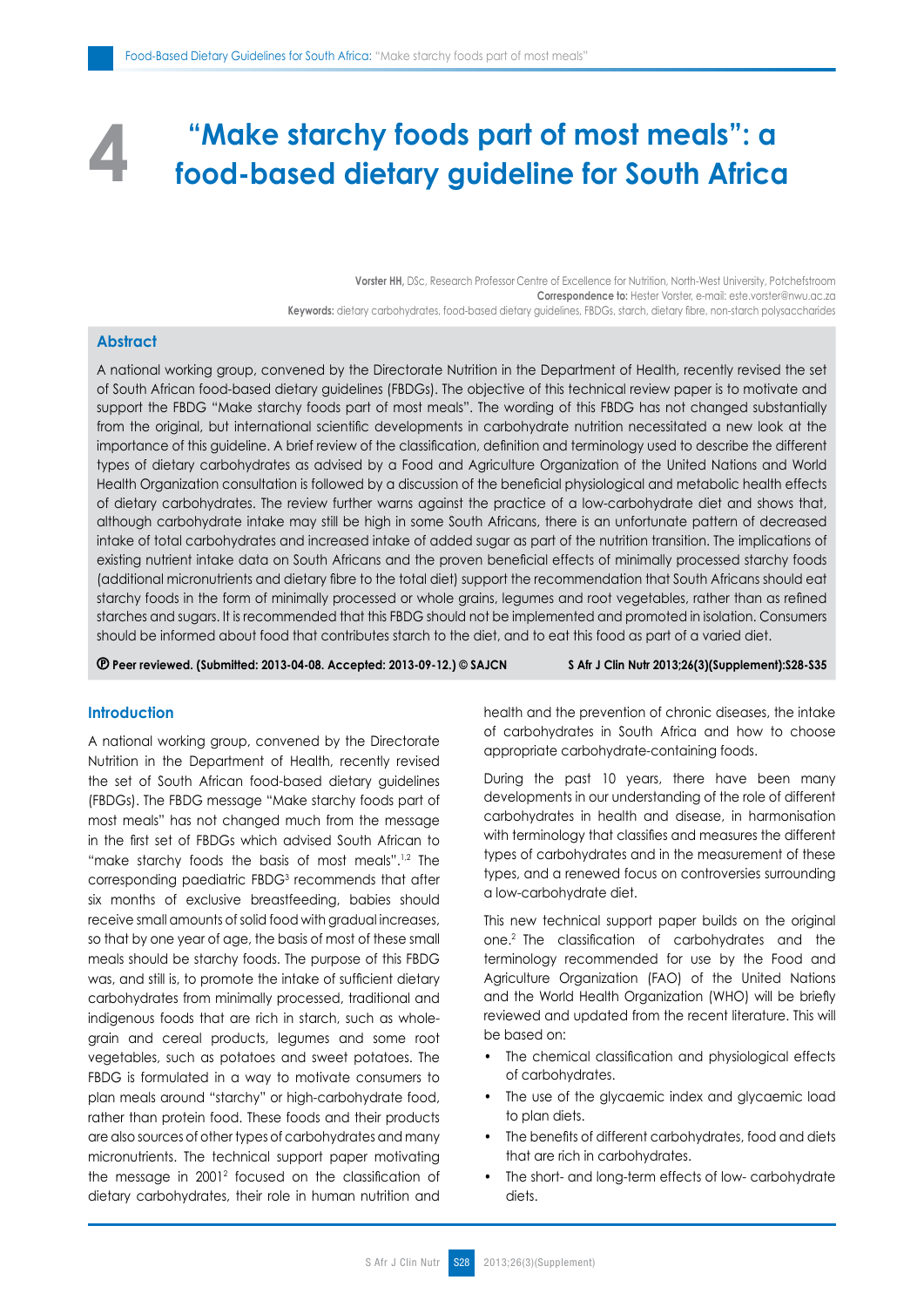The paper includes new information on carbohydrate intake by South Africans during the present nutrition transition from a traditional to a more Westernised diet. It also recommends how to implement this important FBDG.

## **The classification of dietary carbohydrates**

Carbohydrates are a diverse group of substances, each with distinct properties. In 1998, the FAO/WHO consultation4 recommended that the classification and description of dietary carbohydrates should be based primarily on molecular size, dependent on the degree of polymerisation of monomeric (single sugar) units, with additional terms used to define nutritional groupings based on physiological properties.

There are three classes of chemically defined dietary carbohydrates, i.e. sugars, oligosaccharides and polysaccharides, as shown in Table I. Most of these carbohydrates are stored in plant-based foods. The main carbohydrates in foods from animal sources are lactose (milk sugar), milk oligosaccharides, and limited amounts of glucose (in the blood) and glycogen (a polysaccharide in liver and muscle meat).

## **Carbohydrate terminology**

Several terms, often based on physiological properties, are used to describe dietary carbohydrates, and also for labelling purposes. These terms, as defined by the FAO/ WHO,<sup>4,5</sup> are briefly described below. Although there is a separate FBDG for sugar and a technical support paper to support this FBDG, the recommended terminology to describe sugar is included in this section for purposes of clarity.

## **Total carbohydrate**

The term, "total carbohydrate" is often used to identify carbohydrates in food composition tables and is derived using two methods. The first calculates carbohydrate content "by difference", where the moisture, protein, fat, ash and alcohol contents of a food are determined, and subtracted from the total weight of the food. The difference

is considered to be carbohydrates.5 The problem with this approach is that the value includes non-carbohydrate components, such as lignin, organic acids, tannins, waxes and some Maillard products. The method also combines the analytical errors of the other analyses. The second approach measures total carbohydrate by direct analysis and summation of all carbohydrate components. This approach has been used in the UK since 1929.7 The obtained total carbohydrate value does not include cell-wall polysaccharides, and was termed "available carbohydrates" by McCance and Lawrence.7 This is the preferred method used to measure total carbohydrates.5

The value given in the South African food tables<sup>8</sup> for total carbohydrates is the sum of "available carbohydrates plus dietary fibre". Available carbohydrate values are also given, and defined as the sum of the free sugars, dextrins, starch and glycogen. The value includes added sugar (in any form), and includes sugars, oligosaccharides, starch (including dextrins), sugar alcohol and glycogen for vegetables and fruit.8

## **Sugar and sugars**

The term "sugar" refers to sucrose (table sugar), while the term "sugars" is used to describe the monosaccharides (glucose, fructose and galactose) and disaccharides (sucrose, maltose and lactose) in food. Corn syrup is glucose syrup produced by the hydrolysis of corn starch, while high-fructose corn syrup contains both glucose and fructose. High-fructose corn syrup is used in some countries, but not in South Africa, to sweeten beverages and other products. The sugar alcohol, such as sorbitol, that is found in some fruit or manufactured from glucose is used to replace the sucrose in food, for example, in weight-loss and diabetic diets.<sup>5</sup>

The term "total sugars" is defined as all mono- and disaccharides, other than polyols, and is regarded as the most useful way of describing sugars.5

The term "free sugars", in contrast to "intrinsic sugars", was originally used to describe the mono- and disaccharides that are present in foods, including lactose. In recent

| <b>Class</b>            | Degree of<br>polymerisation | <b>Subgroups</b>                            | <b>Principal components</b>                                                                                                   |  |
|-------------------------|-----------------------------|---------------------------------------------|-------------------------------------------------------------------------------------------------------------------------------|--|
| Sugars                  |                             | Monosaccharides                             | Glucose, fructose and galactose                                                                                               |  |
|                         | $\overline{2}$              | <b>Disaccharides</b>                        | Sucrose, lactose, maltose and trehalose                                                                                       |  |
|                         | $\overline{2}$              | Polyols (sugar alcohol)                     | Sorbitol, mannitol, lactitol, xylitol, erythritol, isomalt and<br>malitol                                                     |  |
| <b>Oligosaccharides</b> | $3-9$                       | Malto-oligosaccharides ( $\alpha$ -glucans) | <b>Maltodextrins</b>                                                                                                          |  |
|                         |                             | Non- $\alpha$ -glucan oligosaccharides      | Fructo- and galacto-oligosaccharides, raffinose and<br>stachyose                                                              |  |
| Polysaccharides         | 10 and more                 | Starch ( $\alpha$ -glucans)                 | Amylose, amylopectins and modified starches                                                                                   |  |
|                         |                             | Non-starch polysaccharides                  | Cellulose, hemicelluloses, pectin, arabinoxylans,<br>B-glucan, glucomannans, plant gums, plant mucilages<br>and hydrocolloids |  |

#### **Table I:** Classification of dietary carbohydrates<sup>4,5</sup>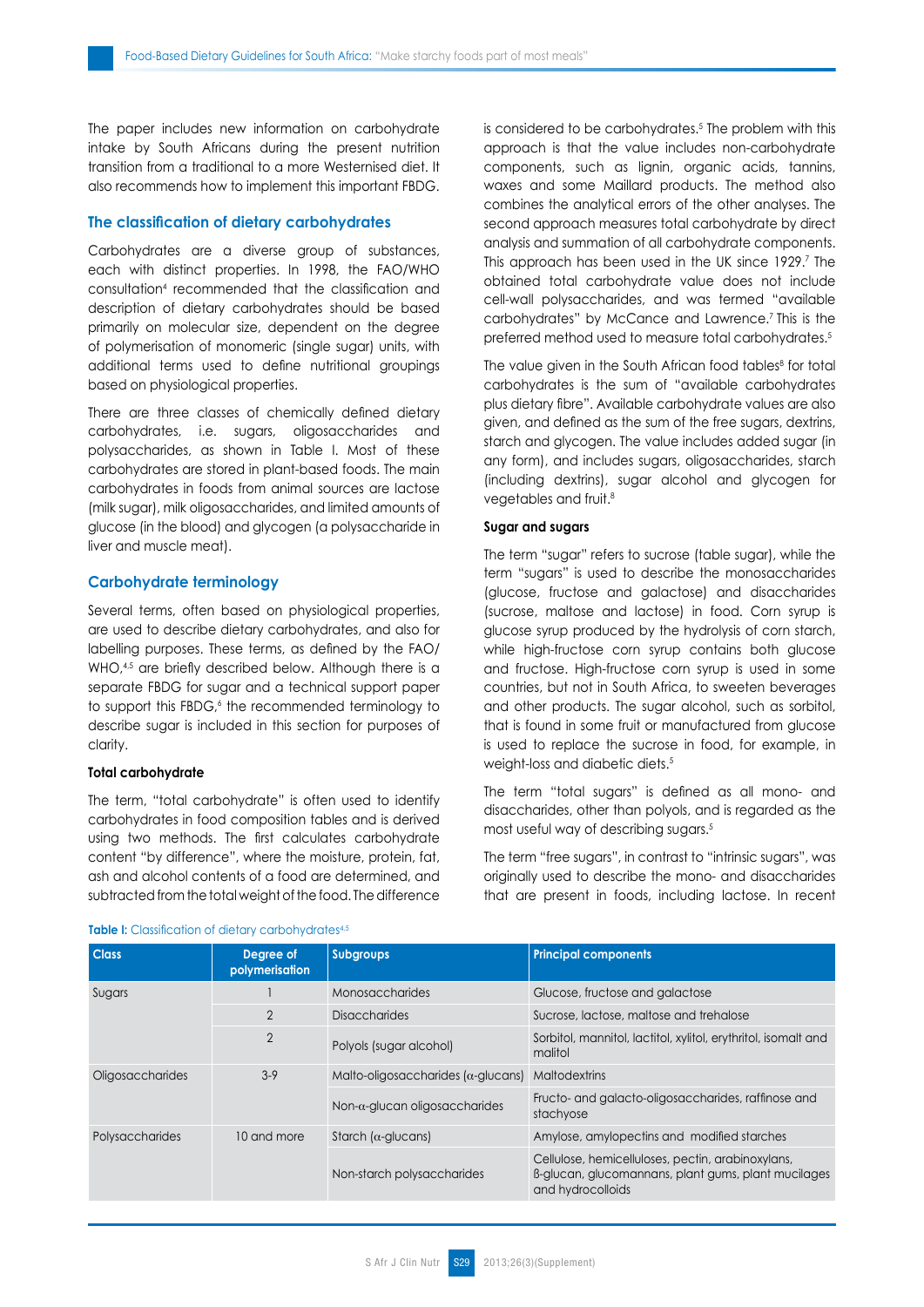years, the term has been used to describe mono- and disaccharides added to food by manufacturers, cooks or consumers, and includes sugars that are naturally present in honey, syrups and concentrated fruit juices. This term is synonymous with the terms "non-milk extrinsic sugars" and "added sugars". The latter terms may be confusing, and their use is not recommended.<sup>5</sup>

However, the term "added sugars" is used in South Africa and is synonymous with "free sugars", indicating sugars that are added to food and beverages during the manufacturing of products, home preparation, cooking and eating, and include table sugar and brown sugar (sucrose), honey, molasses, fruit juice concentrate, corn sweetener, lactose, glucose, high-fructose corn syrup and malt syrup.<sup>5</sup>

The South African food composition tables<sup>8</sup> give values for "added sugar", which include "all mono- and disaccharides added to food and do not include sugars that are naturally present in the food, e.g. the lactose in milk and the fructose in fruit. Added sugar also includes honey". The values for added sugars versus intrinsic sugars cannot be determined in a laboratory, so are derived from recipe analysis.

#### **Starch, modified starch and resistant starches**

Starch consists of glucose polymerised to form amylose (non-branched helical chains with a degree of polymerisation of approximately 103 ) and amylopectin (highly branched chains with a degree of polymerisation of 103 -104 ). Starches occur in partially crystalline granules in plant foods. Starch is the principal carbohydrate in most diets because it is the storage carbohydrate in plant foods, such as cereals, grains, root vegetables and legumes.5 Most common cereals contain 15-30% amylose, but some foods, such as "waxy" maize, sorghum or rice, contain mostly amylopectin.<sup>5</sup>

The term "modified starch" is used to describe starches in which the amylase to amylopectin ratio has been modified by plant breeding or other techniques during manufacturing to change the functional properties of the starch to produce foods with a high-resistant starch content.5 "Resistant starch" is the term to describe the sum of starch and its digestion products, such as maltose, maltotriose and α-limit dextrins that are not hydrolysed and absorbed as glucose in the small intestine.

As reviewed by Cummings and Stephen,<sup>5</sup> the crystalline configuration of amylose and amylopectin confers distinct X-ray diffraction patterns on starch granules. The "A" type is characteristic of cereals, the "B" type of potato, green banana and high amylose starches, and the "C" type of legume starch. When raw, B-type starches are resistant to amylase digestion in the small gut. When cooked, starch granules gelatinise, lose their crystalline structure and can be digested by amylase. However, when cooled, starch granules re-crystallise because of retrogradation

and become resistant to digestion in the small gut.<sup>5</sup> This characteristic is nutritionally important, because it partly determines the glycaemic response to starch. Cold starches have a lower glycaemic index than hot, starchy food. Also, starch that is not digested in the small gut will move to the large gut, where it will be fermented, together with non-starch polysaccharides, with all the health benefits of this process. Therefore, as mentioned previously, "resistant starch" is the term to describe the sum of starch and its digestion products, such as maltose maltotriose and  $\alpha$ -limit dextrins that are not hydrolysed and absorbed as glucose in the small gut.

Functionally, resistant starch can be divided into four groups:9

- Resistant starch I: Starch that is physically inaccessible to digestive enzymes in the mouth and small gut, and which is mostly present in whole grains.
- Resistant starch II: Starch granules with "B" diffraction patterns, e.g. potato, green banana and waxy starches.
- Resistant starch III: Retrograded starch, e.g. starchy foods that have cooled after processing and cooking.
- Resistant starch IV: Modified starches that are resistant to digestion in the small gut.

#### **Oligosaccharides**

Oligosaccharides or short-chain carbohydrates<sup>5</sup> are a diverse group of carbohydrates,5,10 with a degree of polymerisation of between 2 and 9 (sometimes more than 9, as in insulin) consisting of monosaccharides joined by glycosidic linkages that are resistant to digestion in the small gut. They include raffinose, stachyose, verbacose, inulin and other fructo- and galacto-oligosaccharides. Oligosaccharides are found in plant seeds, such as peas, beans and lentils, and in artichokes, chicory, asparagus, onions, garlic and leeks, as well as in human milk as lacto-N-tetraose. Because they are indigestible, they move to the large gut, where they are fermented. The oligosaccharides in human milk are the principal growth factor for bifidobacteria in the infant gut.<sup>5</sup> Therefore, they act as prebiotics and are now developed by the food industry as ingredients.

### **Prebiotics**

The term "prebiotics" is a physiological one used to designate all carbohydrates (disaccharides, oligosaccharides and polysaccharides) that are not digested in the small gut, and which are fermented in the large gut.<sup>5,10</sup> During this process, they stimulate the growth and activity of bifidogenic and lactic acid bacteria in the large gut, with beneficial effects for the host.<sup>11</sup> They are thought to "balance" the microflora in the large gut to a healthier distribution thereof, and there is some evidence that they improve gut health, increase calcium absorption and bone mineral density, and prevent the risk of several diseases.11 "Probiotics" is the term used to describe the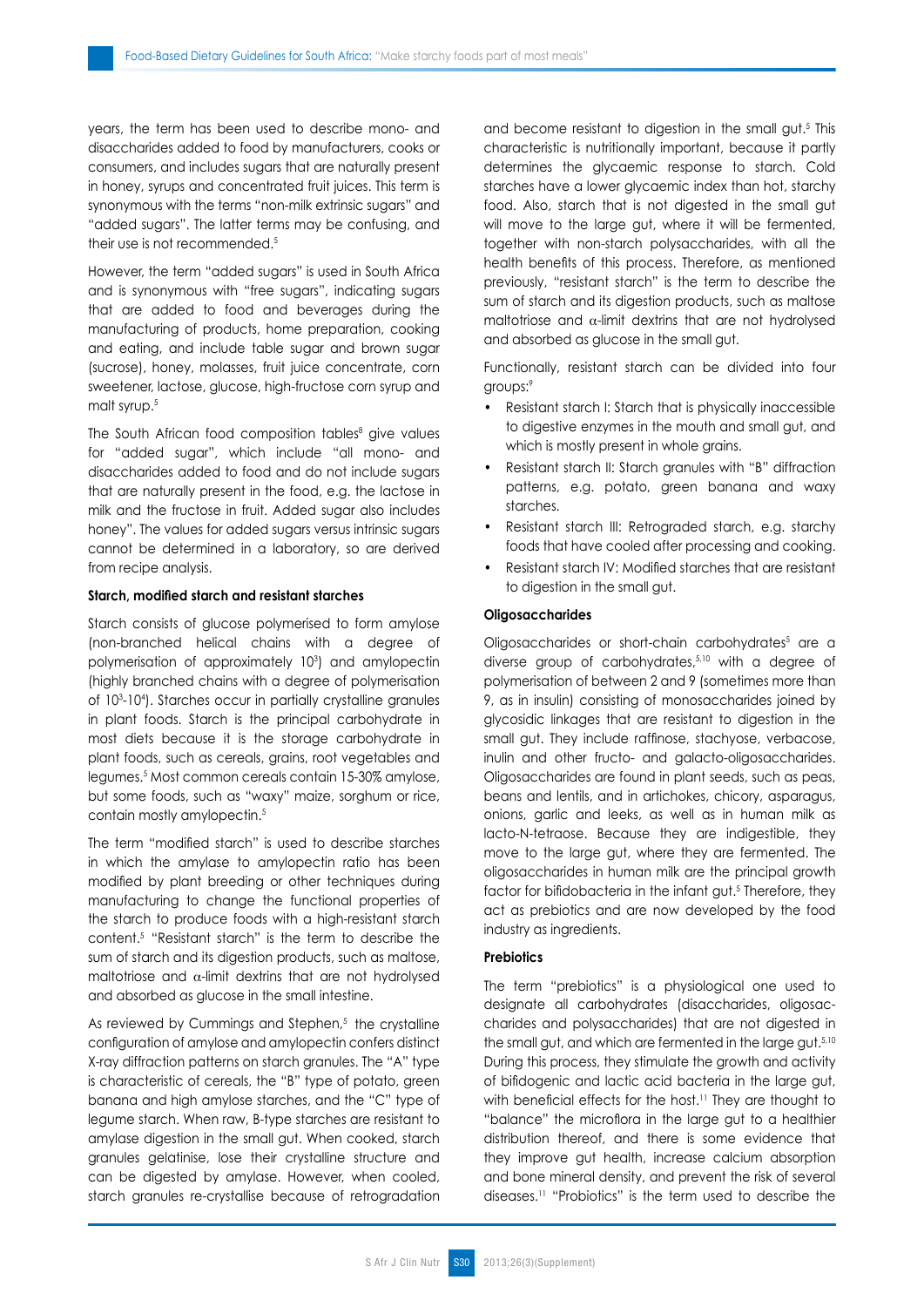live microorganisms that are found in naturally fermented products. They may be added to food, such as yoghurt, because of their health benefits.

#### **Non-starch polysaccharides and dietary fibre**

"Dietary fibre" is an umbrella term that describes a group of intrinsic cell wall non-starch polysaccharides that are not digested in the small gut, but are fermented in the large gut to short-chain fatty acids (acetic, butyric and propionic acids). These products are absorbed, provide energy, and have distinct physiological and metabolic effects in the gut.5,12 The fact that dietary fibre is broken down in the large gut to provide energy and other substances for metabolism is the reason why fibre and nondigestible starch should not be described as "unavailable carbohydrates".

The controversy surrounding an internationally agreed definition of dietary fibre, how to label the attributes of fibre-containing food products, and how to measure the dietary fibre content of foods,<sup>5,12</sup> resulted from a complex set of circumstances. These circumstances were the verification of the original hypothesis from the 1970s that diets that are high in fibre protect against many noncommunicable diseases (NCDs) (which established the concept that fibre "is healthy"), the promotion and marketing of high-fibre products by the food industry (developed by adding fibre components and novel fibre and oligosaccharides to food products), and the inability to agree on dietary fibre measurements. Most of the methods in use, except the measurement of nonstarch polysaccharides, also measure non-carbohydrate substances which gives false high values for dietary fibre.

The terms "soluble dietary fibre" and "insoluble dietary fibre" were adopted to describe groups of fibre components with different, but overlapping, physiological effects. Soluble fibre, mainly from legumes, some fruit and oats, has beneficial metabolic effects, because it influences digestion and the absorption of glucose and lipids. Insoluble fibre, mainly bran from cereals, exerts a beneficial effect in the large gut, affecting fermentation, stool weight and bowel habits.5 However, the measurement of these components is pH dependent<sup>5</sup> and the description is not useful, because it does not reflect the physiological properties of whole foods.

#### **Glycaemic carbohydrates**

The term "glycaemic carbohydrates" is used to describe all carbohydrates that are digested and absorbed as glucose for metabolism. Glycaemic carbohydrates include most mono- and disaccharides, some oligosaccharides (maltodextrins) and rapidly digested starches. Slowly digested starches are also glycaemic, but resistant starch, non-starch polysaccharides and most oligosaccharides are nonglycaemic. Most foods contain a mixture of glycaemic and non-glycaemic carbohydrates. The extent to which a carbohydrate food raises blood glucose, compared to the equivalent amount of carbohydrates in a reference food, has been expressed as the glycaemic index of the food and can be used to describe the physiological effect of a particular carbohydrate-containing food.<sup>5</sup>

#### **Glycaemic index and glycaemic load**

As mentioned, the terms "glycaemic index" and "glycaemic load" are based on the ability of a food to raise blood glucose levels.13 The glycaemic index of a food is the ability of a fixed amount of carbohydrates in the food to raise blood glucose, in comparison with the same amount of carbohydrates from glucose or another reference food. It is expressed as a percentage of the area under the glucose response curve after ingestion of the food, in relation to the area obtained with glucose or the reference food.13 Low-glycaemic index foods are used to plan diabetic diets, in particular.<sup>13</sup> However, the glycaemic index of foods is influenced by many food factors (e.g. the presence of dietary fibre and protein and fat) and processing methods, and also individual factors that influence digestion and absorption. Therefore, the glycaemic index is variable, and should be used with care when planning diets, because it is only one characteristic of the food. For example, low-glycaemic index foods may be high in saturated fat or low in micronutrients. The concept of the glycaemic load was developed because different serving sizes of carbohydrate-containing foods are eaten.

The glycaemic load also takes into account the total amount of carbohydrates eaten. It is calculated as the product of the glycaemic index and the glycaemic carbohydrates in the serving size. Therefore, the glycaemic load of whole diets can also be calculated. Venn and Green<sup>13</sup> reviewed the evidence of the beneficial, although small, effects of the consumption of low-glycaemic index and low-glycaemic load foods and diets. Their review showed that the glycated proteins haemoglobin  $A_{1c}$  and fructosamine could be lowered by reducing the glycaemic index of the carbohydrate foods consumed by patients with diabetes. This effect was modest, and the long-term impact of such a modest effect has not been tested. The review also indicated that there are many controversies and conflicting findings on the effects of lowering the glycaemic index or glycaemic load of foods and total diet on specific blood lipids [total cholesterol and low-density lipoprotein (LDL) and highdensity lipoprotein (HDL) cholesterol], the insulin response, satiety and the control of body weight. The authors concluded that there are limitations to a previous FAO/ WHO statement<sup>4</sup> that "the concept of the glycaemic index of a food provides a useful means of selecting the most appropriate carbohydrate-containing food for the maintenance of health and several disease states". These limitations include the wide inter- and intra-individual variations of the glycaemic index of foods (especially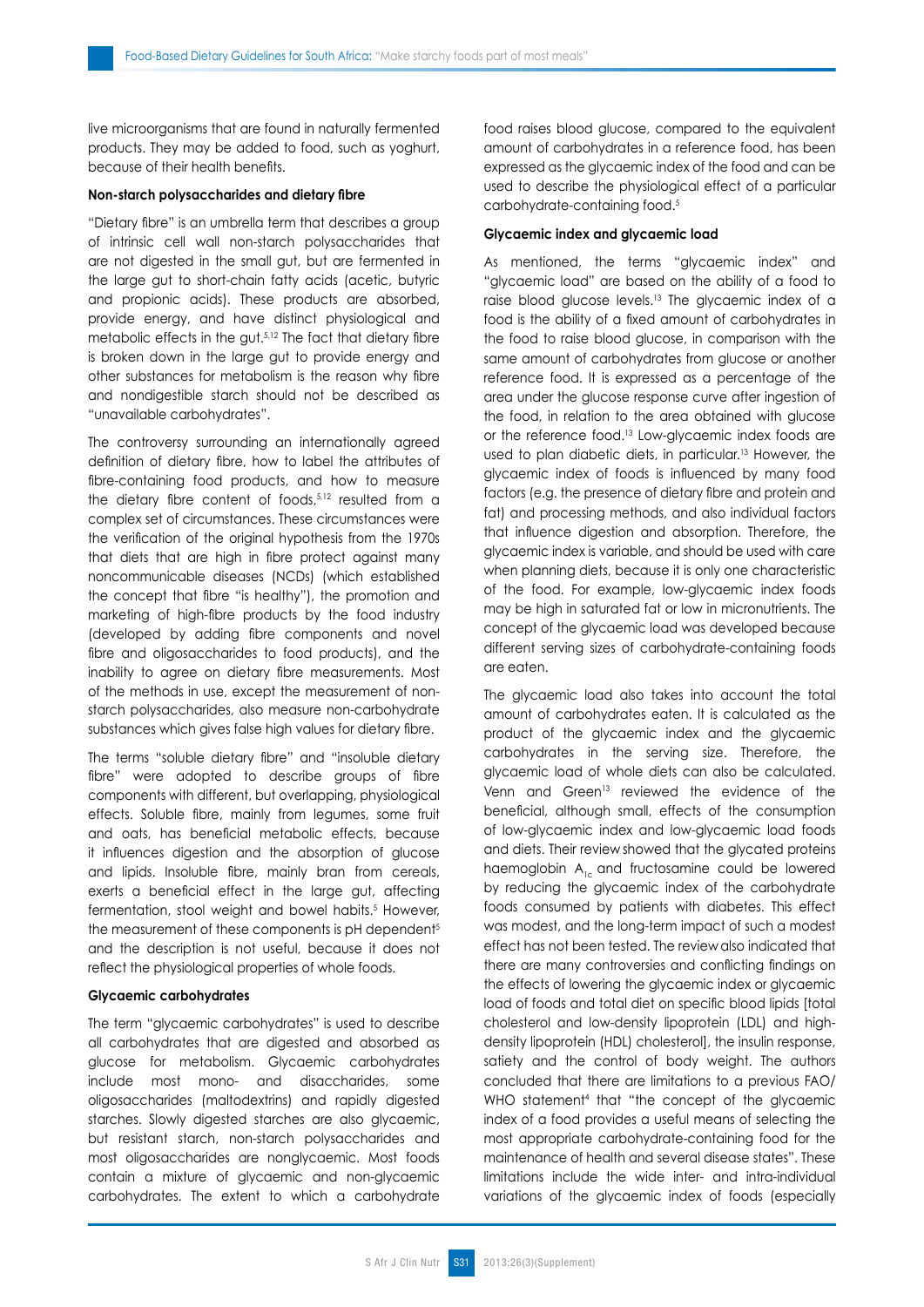if only a small number of subjects is studied to measure the glycaemic index of a food), and our present lack of knowledge about the magnitude of possible beneficial long-term effects of low-glycaemic index foods and lowglycaemic load diets on health. As mentioned above, it is important to utilise glycaemic index with care, because it is only one characteristic of the food and does not provide information on the total nutrient composition.

#### **Whole grains**

"Whole grain" is defined by the South African Department of Health<sup>14</sup> in the Government Gazette as "grains from cereals, which, after milling (if milled), naturally contain all the components, namely endosperm, bran, germ and all the macronutrients, micronutrients and trace elements of the original unprocessed whole kernel". Other authorities, such as the US Food and Drug Administration,<sup>15</sup> have similar, but slightly differently worded, definitions: "Whole grains are cereal grains that consist of the intact, ground, cracked or flaked caryopsis, whose principal anatomical components, the starchy endosperm, germ and bran, are present in the same relevant proportions as they exist in the intact caryopsis".

Wholegrain products are actively promoted as desirable foods for both adequate dietary intake and protection against NCDs. There is scientific evidence that whole grains provide energy, macronutrients (proteins, carbohydrates, fats and dietary fibre), micronutrients (vitamins and minerals) and several anti-nutrient phytochemicals in proportions and forms that contribute to nutrient requirements, and slower digestion and absorption of carbohydrates, the colonic fermentation of fibre and resistant starch, bile acid excretion (lower blood cholesterol levels) and numerous other physiological and biochemical effects. Collectively, these effects result in improved maintenance of optimal body weight and a reduced risk of many NCDs. However, evaluating the evidence at population level is difficult, because of the many variations of the wholegrain content of products that are eaten. More research is needed on the effects of specific wholegrain products.

In the USA and other countries, a product may bear the stamp of the Whole Grain Council, which also carries a number that indicates the percentage of whole grain in the product. A stamp labelled "100%" means that all of the grain ingredients in the product are whole grain. Three servings of this product would provide the recommended daily amount of whole grain. Therefore, a lower number implies that more servings would need to be consumed. In the USA, manufacturers can make factual statements about whole grain on the label (e.g. 100% or 10 g of whole grains), provided that the claims are not false or misleading.15 The absence of officially formulated and published requirements or guidelines for labelling wholegrain products in South Africa has resulted in varied practices related to the labelling of wholegrain products, and may lead to confusion among consumers.

## **The benefits of a high carbohydrate intake**

The discussion on the terminology used to describe and define carbohydrates in food, based on chemical, physical and physiological (health outcome) characteristics, suggests that this diverse group of substances has a number of positive effects. Although many experimental and controlled studies have indicated the specific effects of exact carbohydrates, the basis of dietary recommendations is epidemiological evidence, which has demonstrated that a diet that is rich in whole grains and cereals, fruit, vegetables and legumes is protective against the development of NCDs.16-21 As mentioned, the purpose of the FBDG "Make starchy foods part of most meals", is to ensure that sufficient unrefined or minimally processed foods that are rich in starch and non-starch polysaccharides are consumed by South Africans. "Starchy foods" include grains or cereals (mainly wheat, maize, rice, oats and sorghum in South Africa), legumes (dried beans, lentils, peas and soya) and some root vegetables, such as potatoes and sweet potatoes.

#### **Dietary energy and adequacy**

All food groups contribute to dietary adequacy. However, carbohydrates from whole grains and minimally processed starchy foods should be the principal energy source in the diet. These foods also provide many other substances, such as fibre and micronutrients, that are necessary for adequate nutrition. The physiological effects of carbohydrates depend on the extent, site and rate of digestion or fermentation and the absorption of the end products, which are influenced by the food matrix, processing, effects of other consumed foods, and individual gut function. The 2003 FAO/WHO consultation<sup>16</sup> advised that 55-75% of total dietary energy should be provided by carbohydrates, with less than 10% from added sugars. The subsequent FAO/WHO consultation<sup>17</sup> questioned the justification of the lower recommended limit, and suggested a revision to 50%. The consultation also concluded that "the nature of dietary carbohydrates appears to be a more important determinant of health outcomes than the proportion of dietary energy derived from carbohydrate intake".17

In South Africa, the staples, maize meal and white and brown bread flour, have been fortified with several micronutrients since October 2003 to contribute to dietary adequacy. The amount (frequency, number and size of the serving) of carbohydrate-rich foods needed to provide 50% of total energy depends on the age and energy requirements of individuals. A general guideline is to eat 10 food guide units daily, which could include porridge, a carefully selected breakfast cereal that is rich in whole grain (without added sugar), and rice, pasta, potatoes and bread. One food guide unit is equivalent to one slice of bread (35-40 g).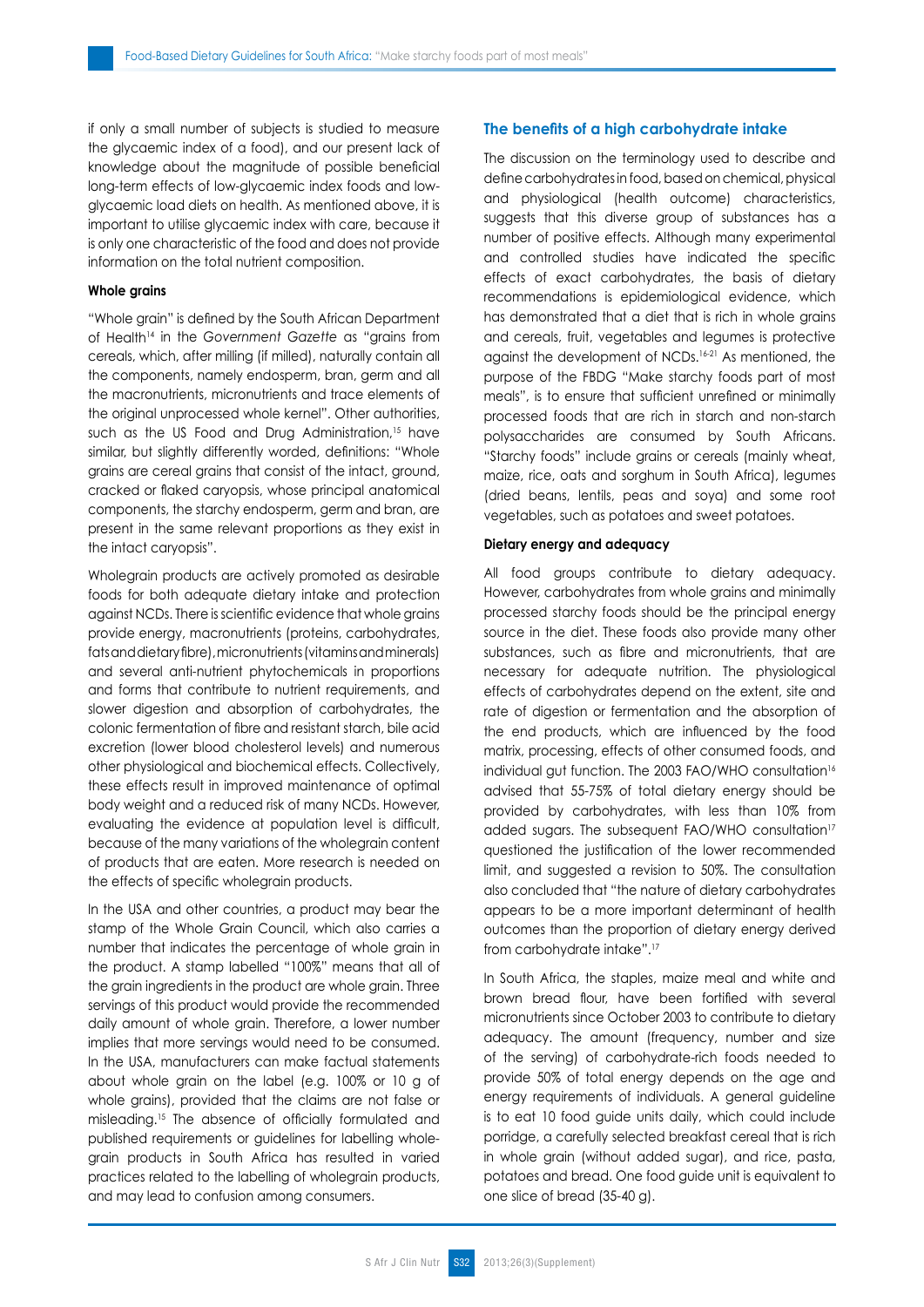## **Protection against NCDs**

Diets that are rich in starchy foods (e.g. grains and cereals in minimally processed forms, legumes and root vegetables), help to protect against the development of NCDs such as heart disease, diabetes and cancer, through a variety of mechanisms.<sup>16-21</sup> Evidence of these effects, reviewed by Mann<sup>20</sup> in relation to cardiovascular disease and diabetes, and by Key and Spencer<sup>21</sup> in relation to cancer, comes from randomised controlled trials that measured dietary effects on risk factors and markers of cardiovascular disease.20 Epidemiological studies that examined the relationship between dietary exposure and morbidity and mortality, in relation to several NCDs, also provide support. The mechanisms include the replacement of fat, especially saturated fat, in the diet,<sup>16-21</sup> and the presence of oligosaccharides, resistant starch and dietary fibre contributed by these foods, which all have beneficial effects on blood lipids.20 These foods also ensure that the glycaemic index of meals and the total diet is low, protecting against insulin resistance and several NCDs.20 The presence of dietary fibre, oligosaccharides and resistant starch in these foods stimulates fermentation in the colon, contributing to health by having a positive effect on stool volume and frequency, beneficial bacterial growth, the production of butyric acid (which protects against colon cancer), the absorption of calcium, and the strengthening of immune responses.<sup>16-21</sup>

#### **Variety and satiety: healthy food behaviour**

Although there is controversy on the satiety value of specific foods and diets, there is some evidence that diets that are high in dietary fibre, oligosaccharides and resistant starch have a high satiety index and will counter the intake of too much energy and overweight.<sup>16,18</sup> These foods also bring variety to the diet and help to expose children to different foods, once they have been introduced to complementary foods. This helps to develop healthy eating patterns.<sup>22</sup>

#### **Affordability and traditional eating patterns**

Starchy foods, and specifically grains (cereals), are staples in many countries because of their availability and affordability. Thus, they became part of traditional eating patterns which are generally known to protect against NCDs. The adequacy and protein quality of traditional diets can be improved by adding sufficient amounts of legumes, vegetables, milk or fermented milk, or small amounts of peanuts and meat (chicken), to cereal-based diets.23 Cereals, and thus, carbohydrates, will form the largest part of energy intake, up to 70% of total energy, in any country struggling with poverty, food and nutrition insecurity and malnutrition. The challenge is to convince consumers that these foods should largely be eaten in minimally processed forms, and that a variety of other foods should be eaten with the starchy staple.

## **Low-carbohydrate diets**

The scientific evidence on low-carbohydrate diets has been reviewed by several authors.24,25 These reviews clearly indicate that the weight loss achieved by lowcarbohydrate diets can be ascribed to lower energy intake, and not specifically to low carbohydrate intake. Furthermore, the reviewers have demonstrated that lowcarbohydrate diets are not sustainable. They often do not contain sufficient dietary fibre, thiamine, folate, vitamins A, E and  $B_{\varepsilon'}$  calcium, magnesium and potassium, which may lead to ketosis, raised blood uric acid, dehydration, gastrointestinal symptoms and hypoglycaemia. All these potentially pose a serious health risk to individuals. Potential long-term effects include detrimental changes in serum lipids (increases in LDL cholesterol and decreases in HDL cholesterol) with an increased risk of cardiovascular disease, as well as mobilisation of calcium from the bones (because of chronic metabolic acidosis) and the consequent effects on bone health.

Therefore, it is unfortunate and irresponsible that lowcarbohydrate diets are promoted aggressively in South Africa, especially against the background of our high burden of disease, including chronic diseases and conditions related to underdevelopment.26 Cereal and other starchy food form an important part of the diet, especially in countries suffering from poverty, food and nutrition insecurity and malnutrition. There is no good reason to limit the intake of cereals, and specifically wholegrain cereals with little added sugar, in the diets of both children and adults. Detrimental effects on health and the risk of disease have been documented as a result of low-carbohydrate diets. If individuals have to follow a lowcarbohydrate diet, necessary adjustments (i.e. increases) to vegetable and dairy intake should be made in an effort to increase dietary adequacy and the protective effects against NCDs.

## **The carbohydrate intake of South Africans**

The Medical Research Council computer programme, based on the new South African food composition tables,<sup>8</sup> provides data on starch and individual mono- and disaccharide sugars. Unfortunately, these data are not available for all foods, and cannot be used to evaluate the mean nutrient intake at population level. However, although limited, some data on total and "available carbohydrates", added sugar and the dietary fibre intake of South African groups are available. These data have been analysed and reviewed by Steyn.27

The pattern that emerged from the review is that white, coloured and Indian South Africans have a relatively low total carbohydrate intake (mean < 50% of energy) and a high intake of added sugar (mean > 10% of energy), while Africans, especially rural Africans, have a high intake of total carbohydrates (50-70% of energy) and varying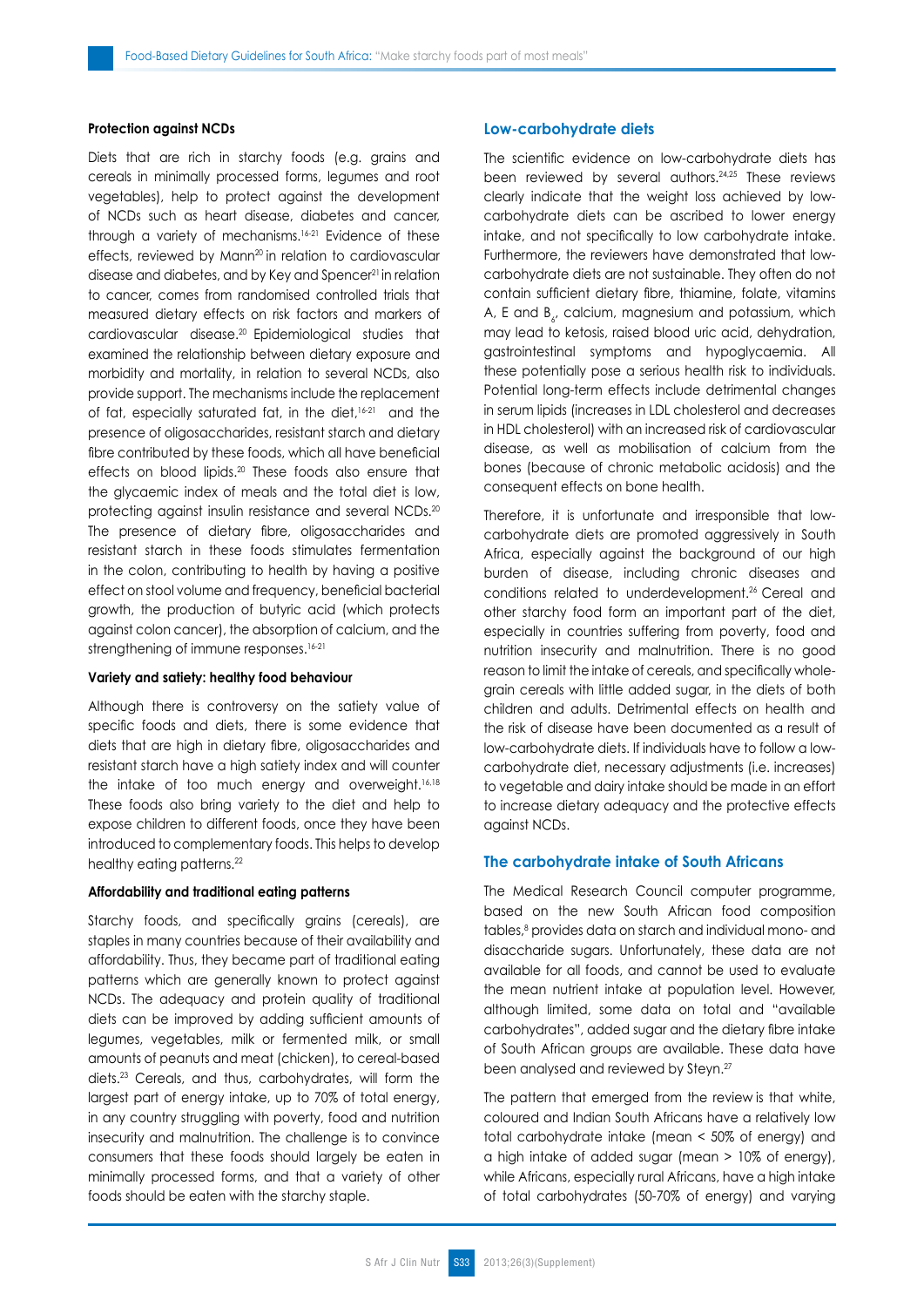| Variable                 | <b>Rural men</b>         | Urban men              | <b>Rural women</b>     | <b>Urban women</b>     |
|--------------------------|--------------------------|------------------------|------------------------|------------------------|
| Year                     | 2005                     | 2005                   | 2005                   | 2005                   |
| Number                   | 332                      | 392                    | 634                    | 592                    |
| Total energy (kJ)        | 6 973 (6 627-7 319)      | 10 054 (9 641-10 468)  | 6 107 (5 9 14 - 6 300) | 9 008 (8 694-9 323)    |
| Total carbohydrates (g)" | 259 (246-271)            | 334 (320-349)          | 236 (229-243)          | 294 (283-304)          |
| % energy of total energy | 63                       | 56                     | 65                     | 55                     |
| Added sugar (g)          | $26(23-29)$              | 43 (40-47)             | 27 (25-29)             | 46 (43-48)             |
| % energy of total energy | 6                        |                        | 7                      | 8                      |
| Total dietary fibre (g)  | 19 (18-19)               | 28 (25-28)             | $17(17-18)$            | $23(22-24)$            |
| Year                     | 2010                     | 2010                   | 2010                   | 2010                   |
| Number                   | 212                      | 205                    | 469                    | 367                    |
| Total energy (kJ)        | 9 9 24 (9 207 - 10 6 42) | 13 922 (13 186-14 659) | 9 589 (9 174-10 005)   | 12 000 (11 487-12 513) |
| Total carbohydrates (g)  | 343 (318-369)            | 449 (423-474)          | 343 (328-358)          | 388 (372-405)          |
| % energy of total energy | 58                       | 54                     | 60                     | 54                     |
| Added sugar (g)          | $61(53-70)$              | 74 (67-82)             | 64 (57-71)             | 78 (72-85)             |
| % energy of total energy | 10                       | 9                      | 11                     | $\overline{11}$        |
| Total dietary fibre (g)  | 26 (24-28)               | 37 (34-39)             | 25 (24-27)             | $32(31-34)$            |

**Table II:** Mean (95% confidence intervals) of carbohydrate intake of Prospective Urban and Rural Epidemiological study subjects in 2005 and 2010\*

**\*** Unpublished data, with the permission of the study leaders

\*\* "Available carbohydrates" according to South African food composition tables<sup>8</sup>

amounts of added sugar. All groups seem to have a relatively low total dietary fibre intake (mean < 20 g/day).

Several of the reviewed studies also reported that, with the urbanisation of Africans and the corresponding rapid nutrition transition that has been observed in South Africa, there has been a decrease in total carbohydrate and an increase in added sugar intake.<sup>27</sup>

In Table II, the carbohydrate intake of rural and urban African men and women in the North West province, followed up for five years in the Prospective Urban and Rural Epidemiological (PURE) study, is provided to illustrate these unfortunate changes during the nutrition transition (unpublished data). Total carbohydrate intake was lower in urban men and women, and added sugar intake higher. Total carbohydrate intake decreased and added sugar intake increased over time in both rural and urban areas. These findings indicate a change in the type of carbohydrate-rich foods chosen, contributing less total carbohydrates, but more added sugar. The dietary fibre intake actually increased, probably as result of the reported higher availability and intake of vegetables and fruit in urban areas, and over time in these subjects.

The existing pattern of relatively low intake of total carbohydrates and dietary fibre and relatively high intake of added sugar in many groups of South Africans, as well as the changes observed during the urbanisation of Africans, is a strong motivation to promote an increased intake of starchy foods in unrefined and minimally processed form.

# **Promotion of the FBDG message "Make starchy foods part of most meals"**

In summary, this paper has indicated that most South Africans should eat, and continue to eat, starchy foods in unrefined forms for many health reasons. The current national fortification of the staples, maize meal and bread flour, is a step in the right direction, especially given the widespread subclinical micronutrient deficiencies present in South Africa.28

The real challenge lies in encouraging South Africans to eat more wholegrain foods and not to rely on highly processed foods, such as breakfast cereal with added dietary fibre extracts and sugar. Because of the lack of appropriate labelling regulations, South African consumers may be misled by food labels that indicate "whole grain". A product made from refined flour with a few whole grains sprinkled on top is not a wholegrain product. An alternative would be to use the word "minimally processed" to promote the intake of wholegrain foods and products.

Concomitant with the promotion of whole grains, increased consumption of legumes and root vegetables is advised. In addition to explaining the health benefits of these foods to consumers through programmes that utilise social marketing principles, such food must be made available and affordable to everybody. When providing food and supplements for the vulnerable (e.g. those in antenatal clinics and participating in school nutrition programmes), the focus should be on wholegrain, legume and root vegetable products. A barrier to implementation may be the shorter shelf life of wholegrain or minimally